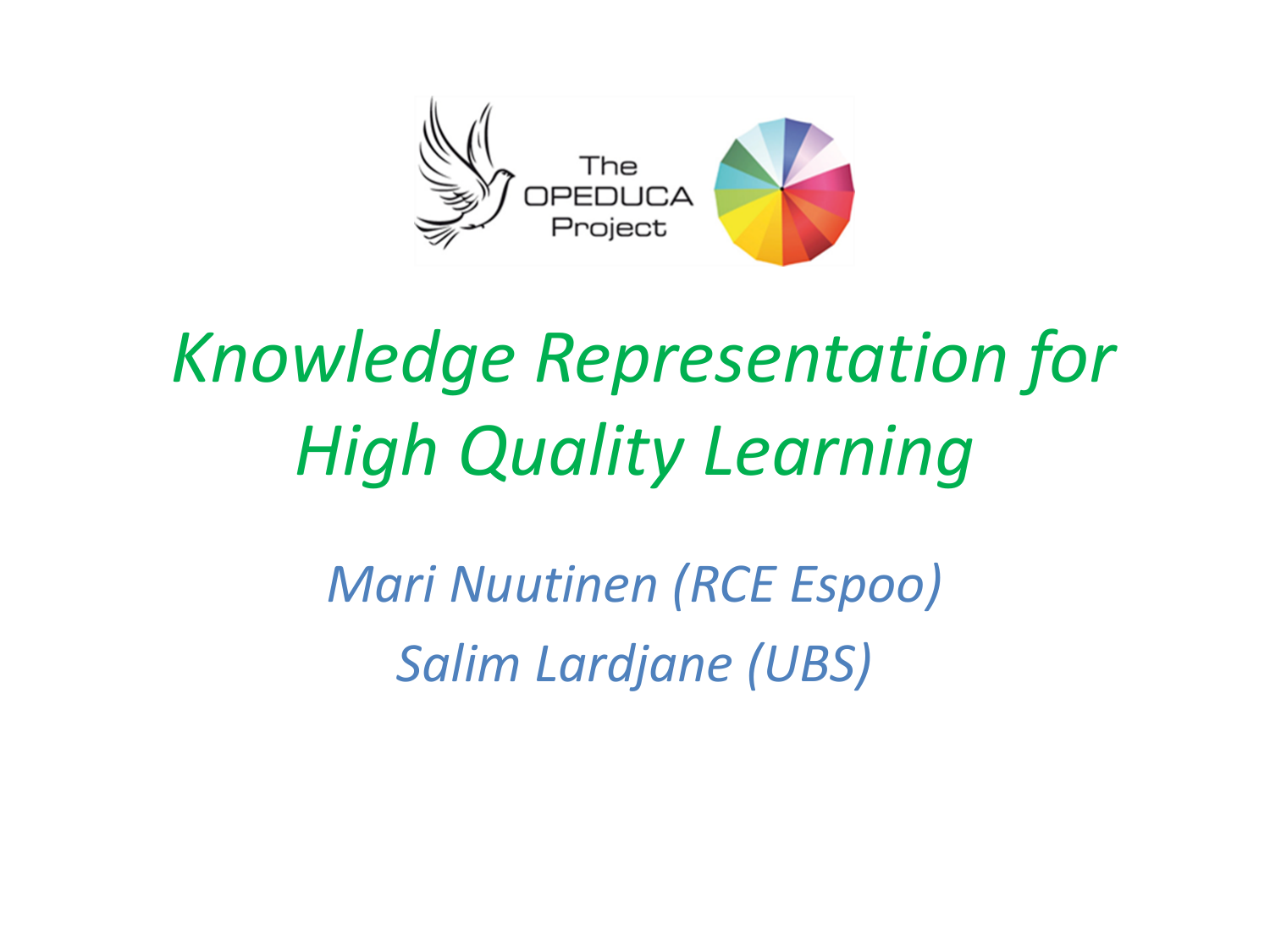# Future-Based Learning

- Future-based learning aims at bringing education 'out of the box' based on predictions of future trends and requirements in the labor market and society.
- Future-based learning involves a holistic, integrated approach to education.
- It is a bridge between the current state of our schools and what they may become in the future.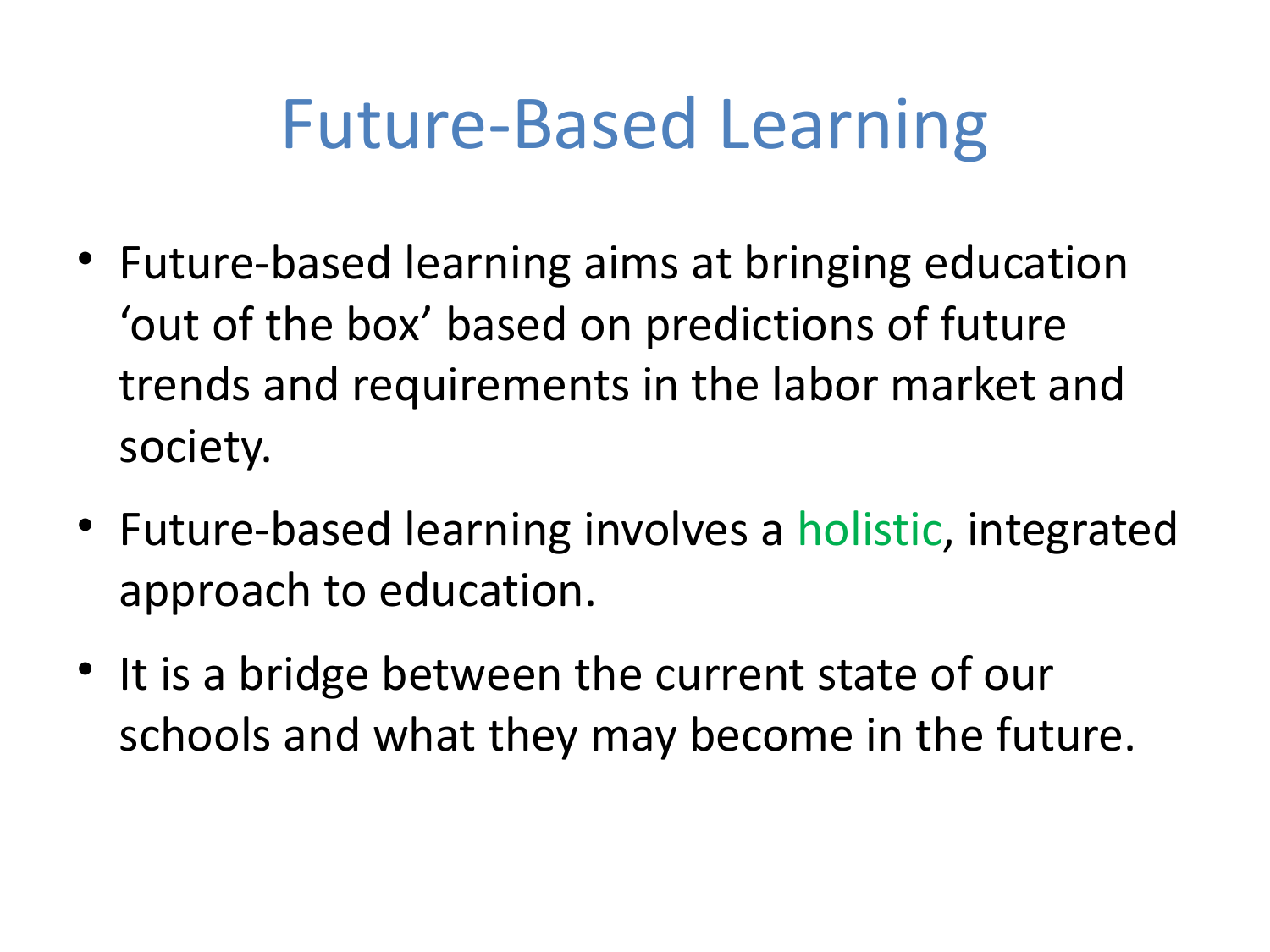- The common aim of graphical knowledge representation techniques in Education is to promote a *deep approach* to Learning.
- There is empirical evidence that the use of graphical knowledge representation tools enhances learning and improves knowledge – when people are able to represent a complex set of relationships as a diagram, they are more likely to understand and remember them.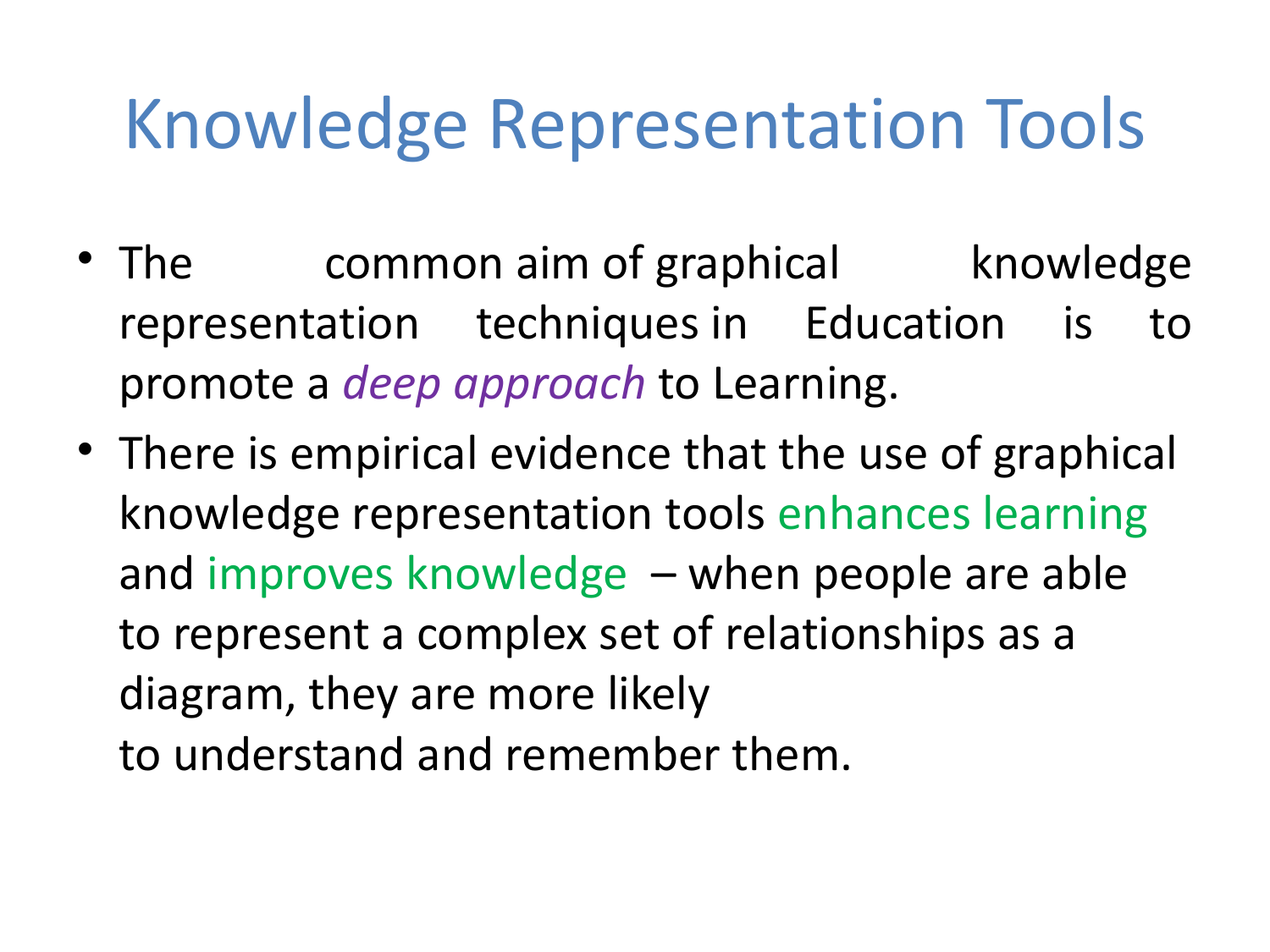- The principle of *dual coding* underlies the functioning of most graphical knowledge representation tools – in a mind maps, for instance, information is coded in visual as well as propositional form.
- Although the objectives of all graphical knowledge representation techniques are similar, there are differences in their conception and use.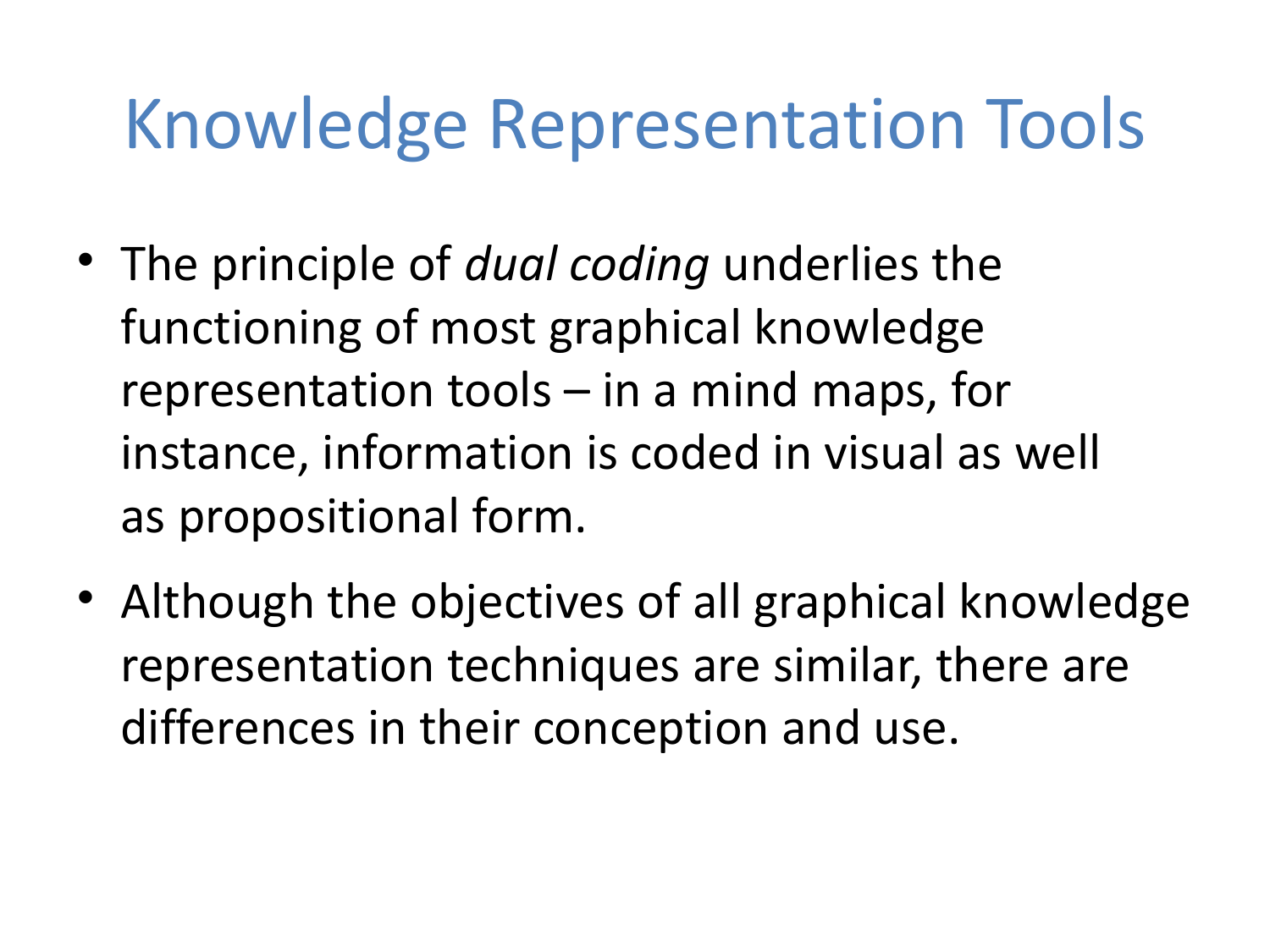- *Mind mapping* allows people to imagine and explore associations between concepts or ideas.
- *Concept mapping* allows people to understand the relationships between concepts and hence understand these concepts.
- *Argument mapping* allows people to represent inferential connections between propositions and to evaluate them in terms of validity of argument structure.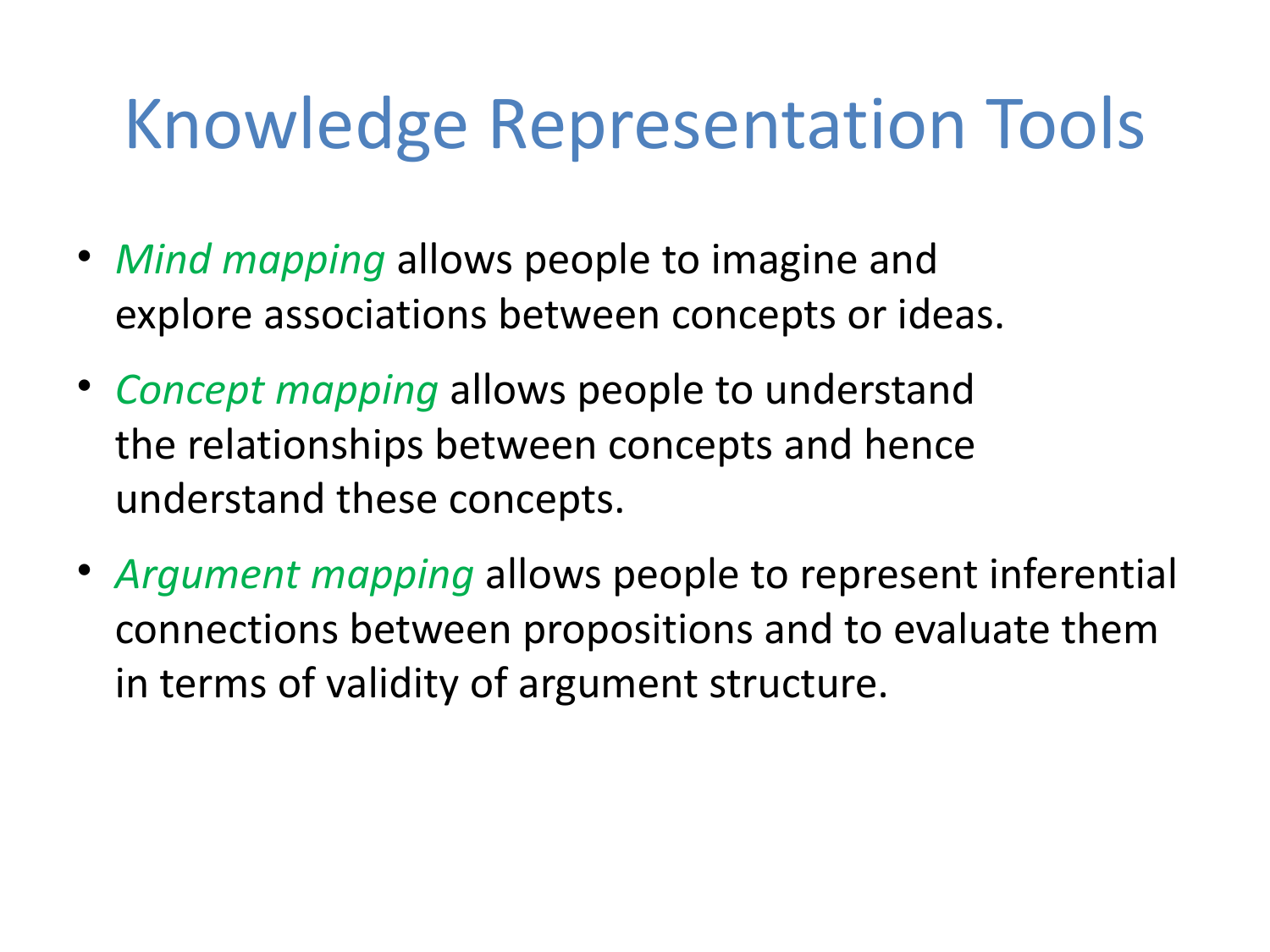• The main components of mind maps are images and topics, those of concept maps are concepts and relations, while argument maps summarize inferences between whole propositions.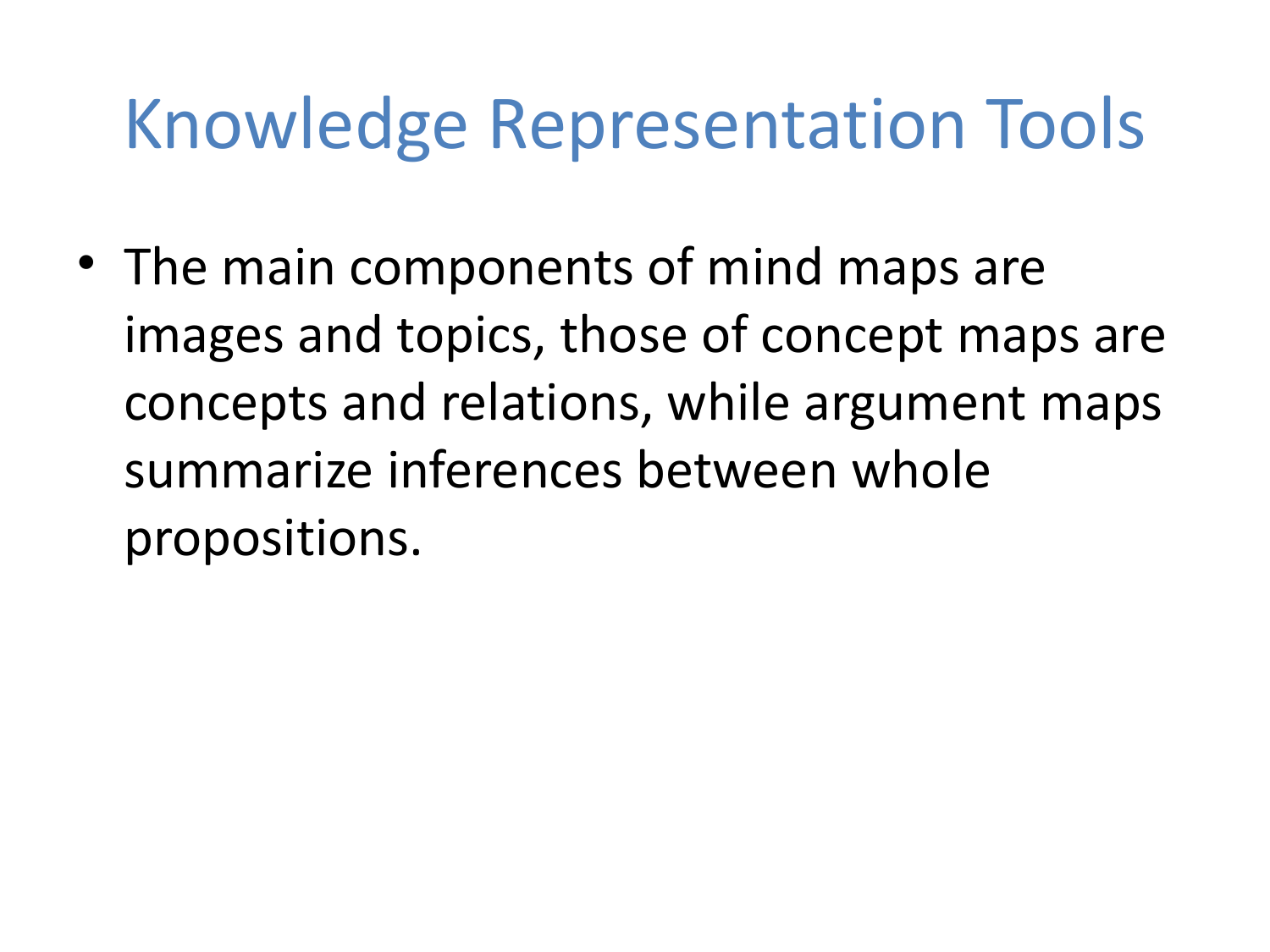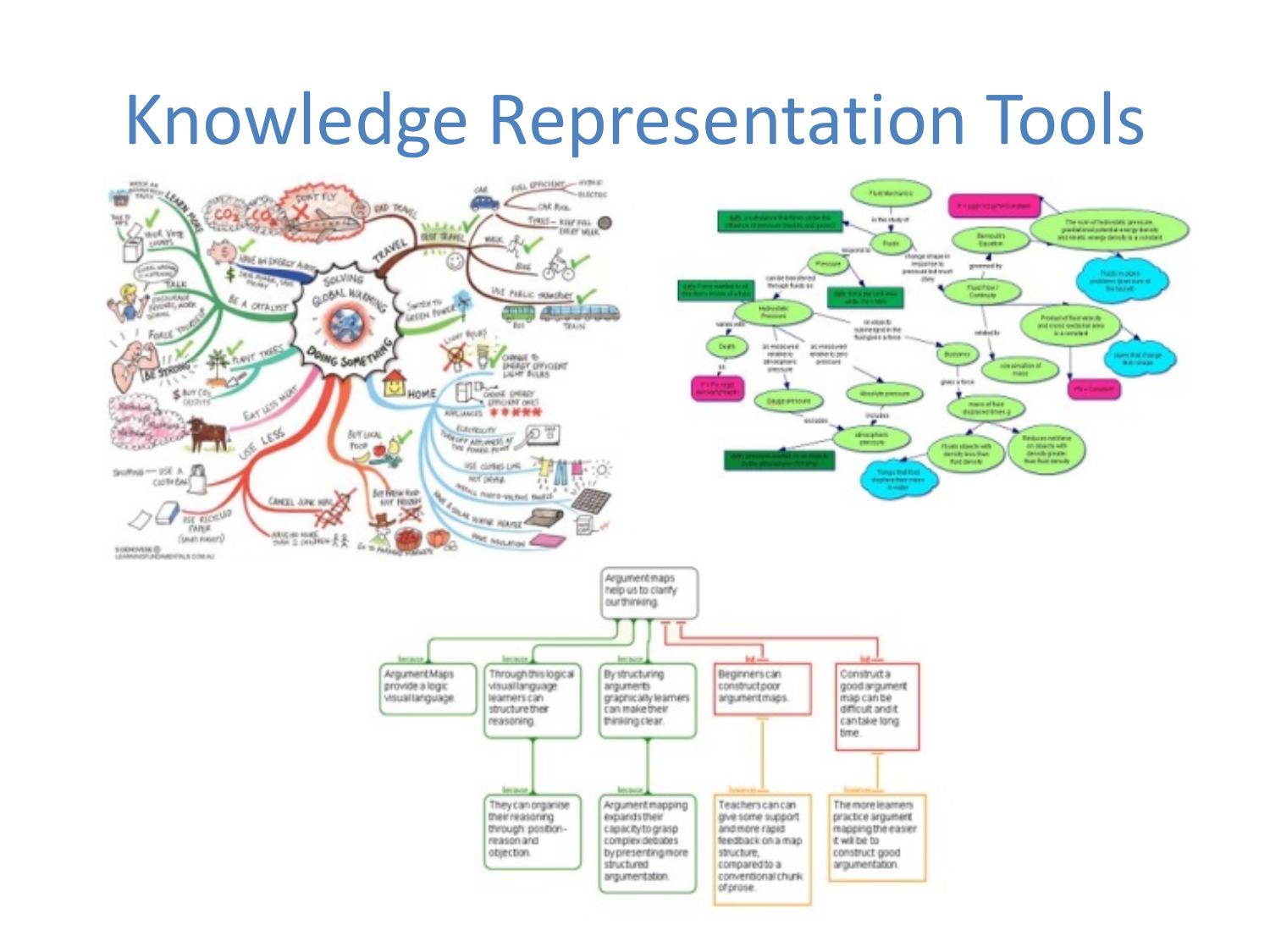# What is a Mind Map?

- The human brain does not work as a computer but in a natural, organic way.
- Mind maps are a *visual mental tool* reflecting the natural organization of the brain. They allow one to think laterally (bi-dimensional thinking) instead of thinking linearly (one-dimensional thinking).
- They can be applied to all the functions of the brain, in particular to *Memory*, *Creation* and *Learning*.
- They were introduced by Tony Buzan in the 1970s.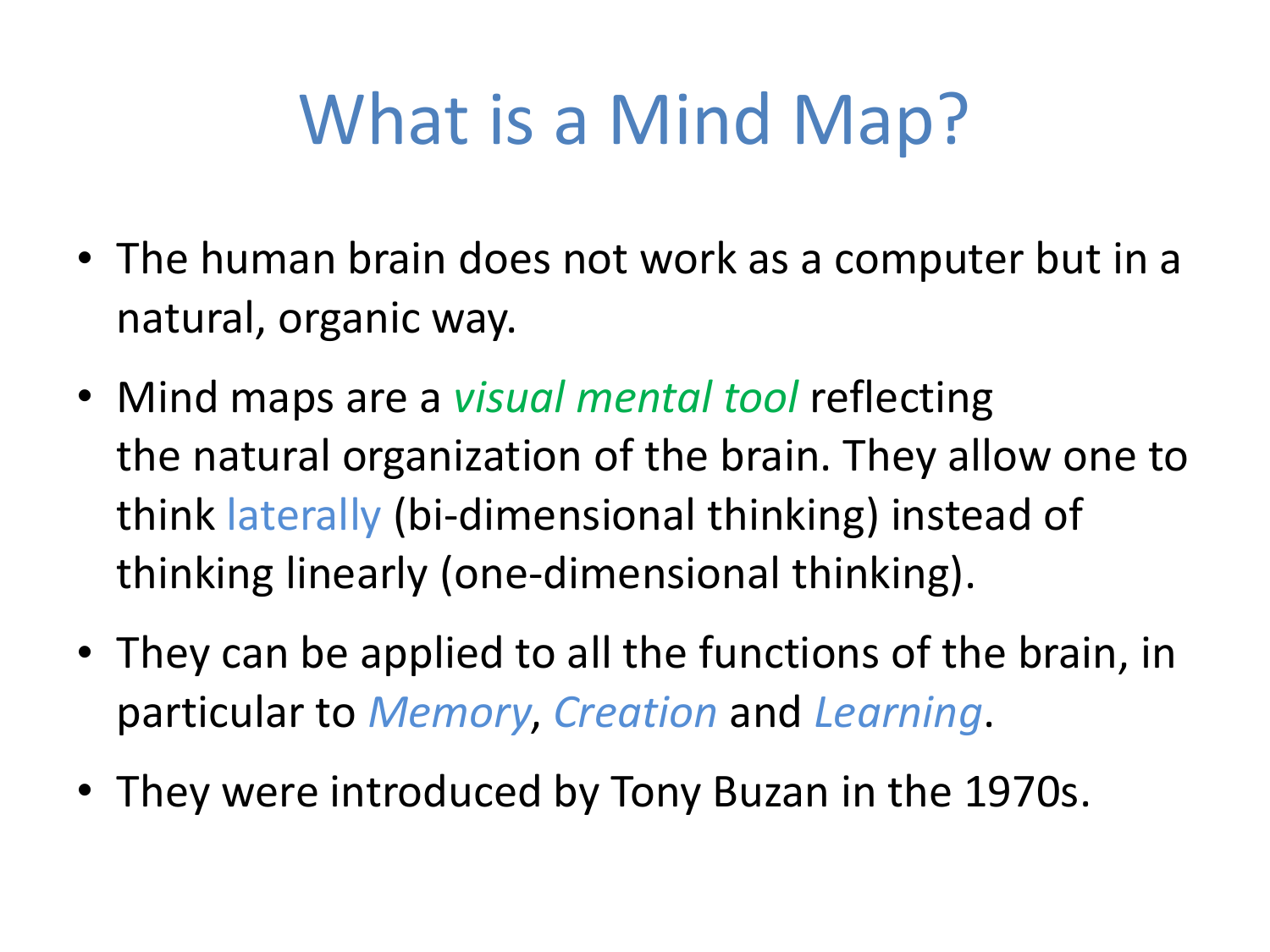# Five Steps To Mind Mapping

- *Create a central idea*
- *Add branches*
- *Add Keywords*
- *Color code the branches*
- *Include Images*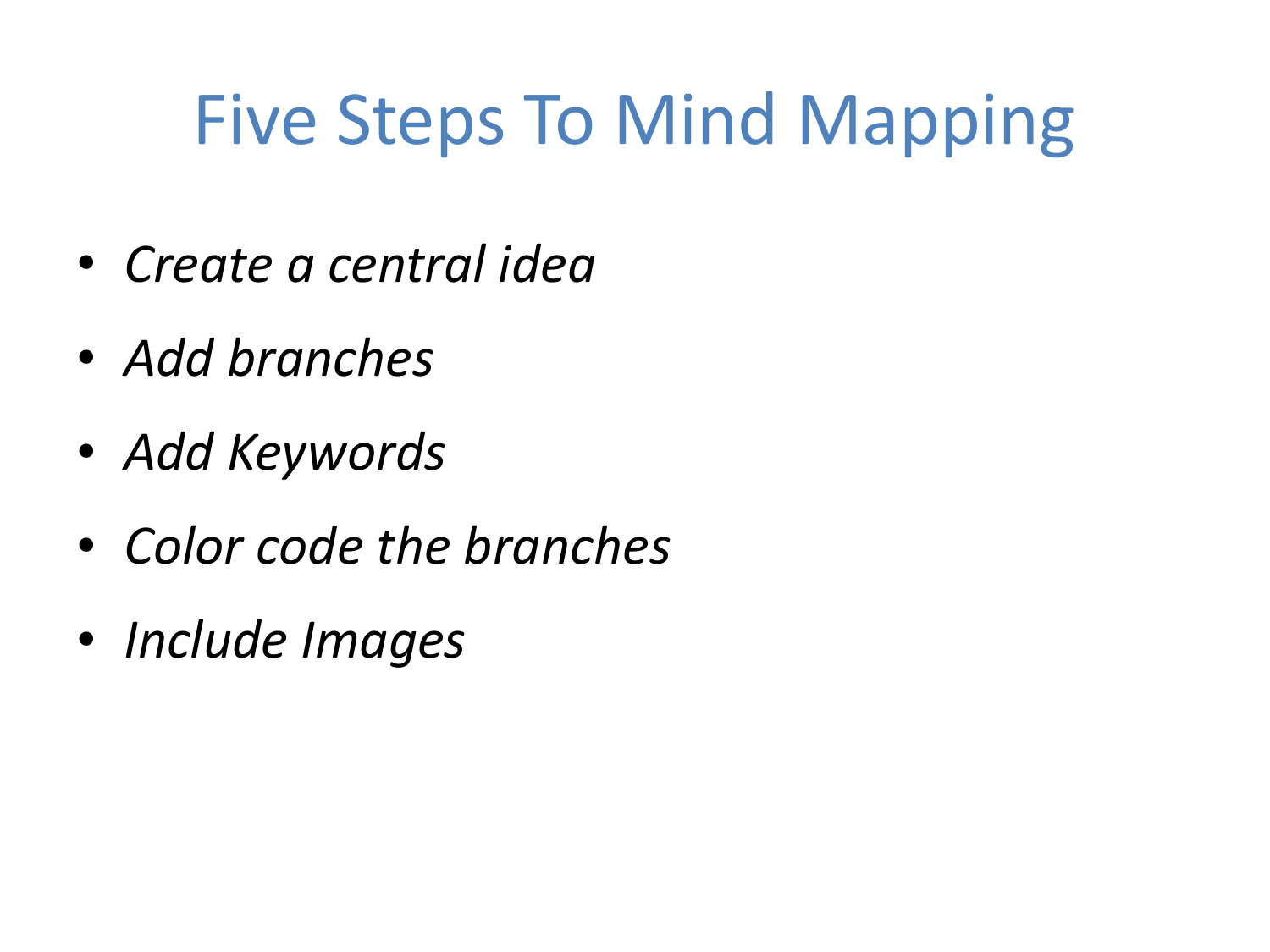# Why Do Mind Maps Work?

- *Mind maps support meaningful learning*
- *Mind maps build on existing knowledge*
- *Mind maps make new information more usable*
- *Mind maps augment the brain's ability to understand and process information*
- *Mind maps promote active engagement*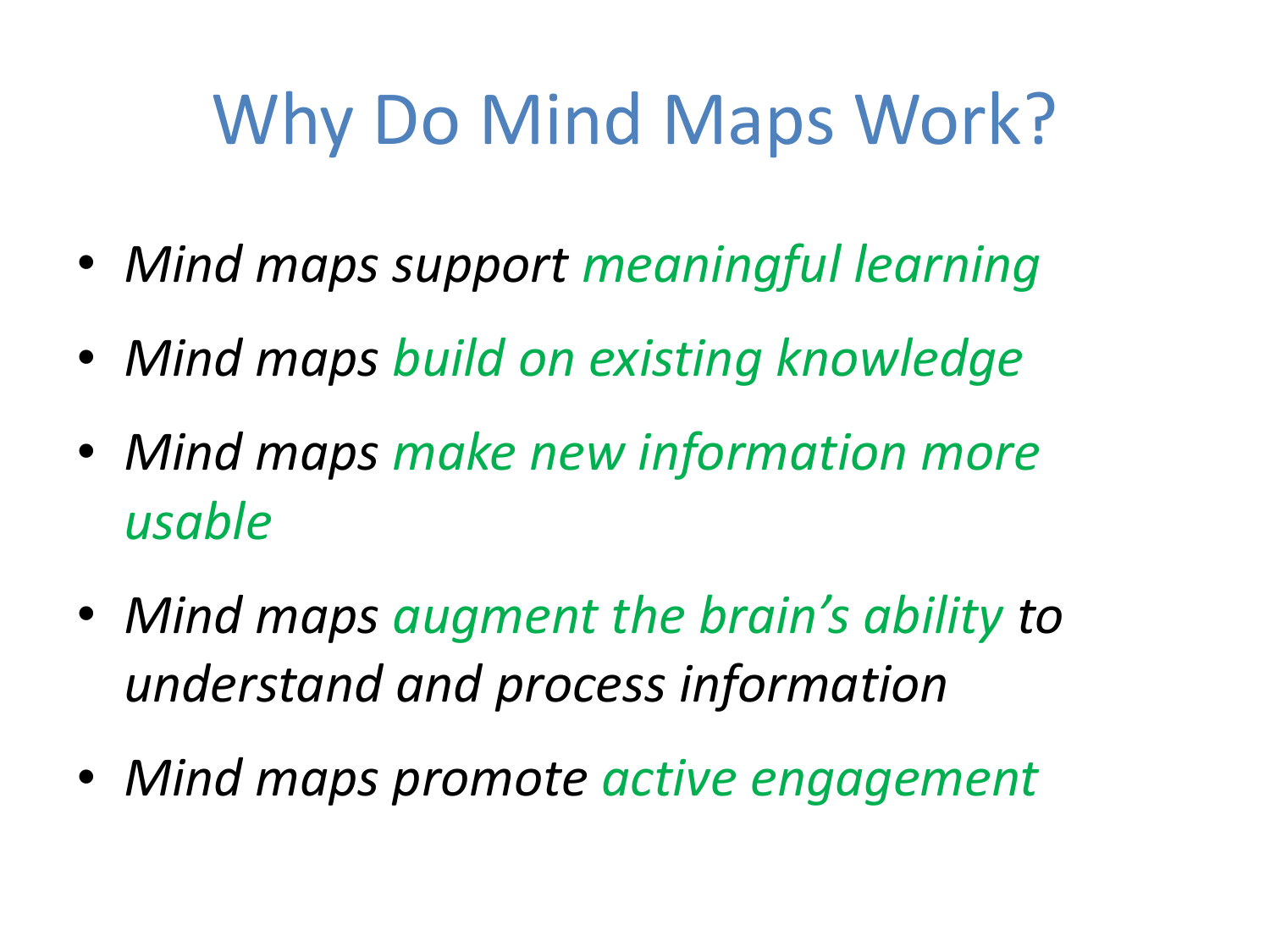# What is a concept map?

- Concept maps are a graphical tool for organizing and representing knowledge.
- They include unique concepts, usually enclosed in circles or boxes. Lines and linking words between concepts suggest hierarchical relationships.
- They were originally designed to assist people in visualizing the way they organized and structured their thoughts.
- They allow one to form meaningful propositions about the map's theme and are very much used in quantitative social research.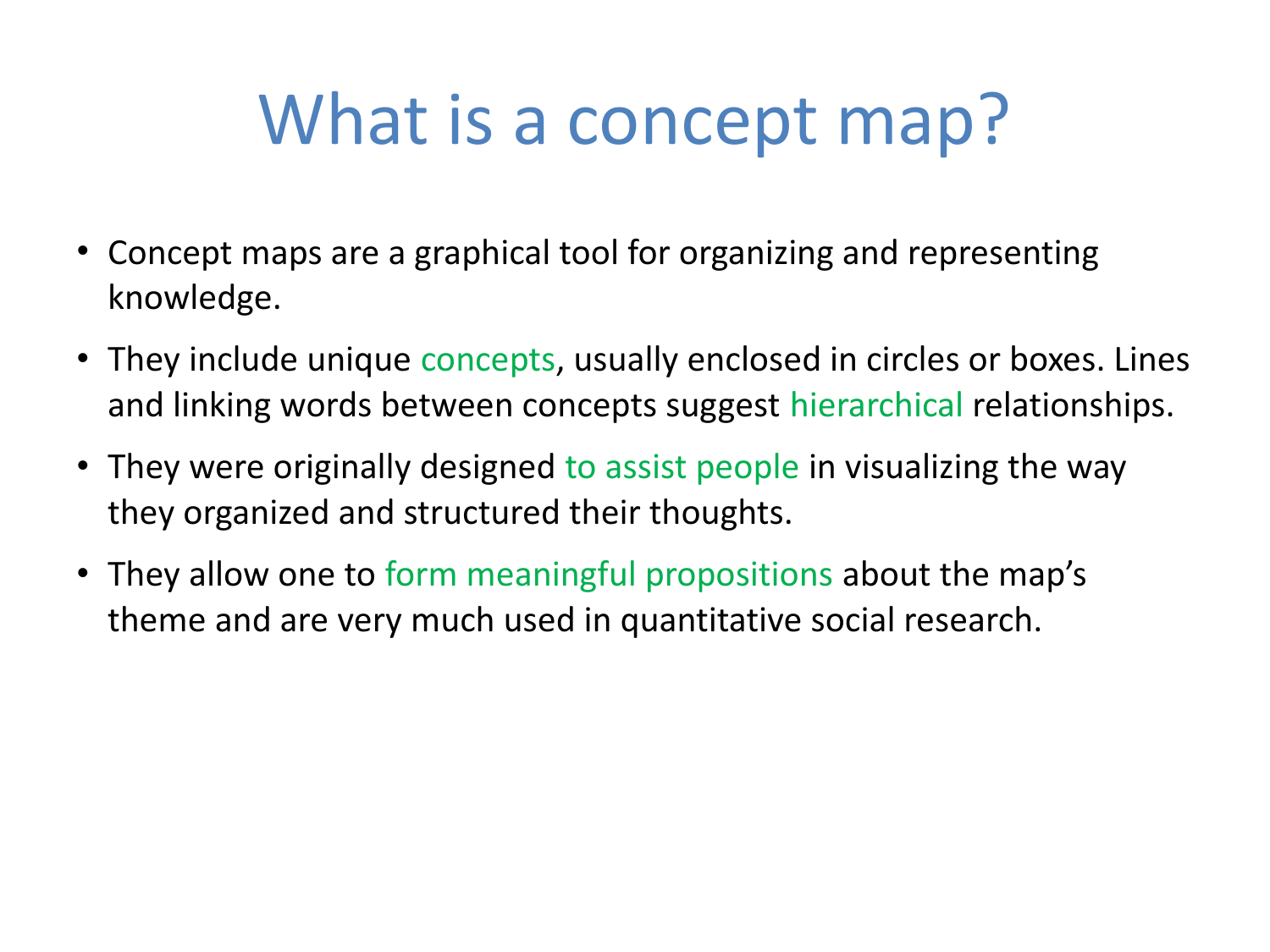- *The brainstorming Step :* Write down the major terms or concepts you know about a given topic on a piece of paper. Then, write each concept or term on a post-it.
- *The organizing Step :* Sort through the post-its, putting terms you do not understand aside. Also put aside those that are not related to any other term or concept. The post-its left over are the ones that will be used to construct the concept map.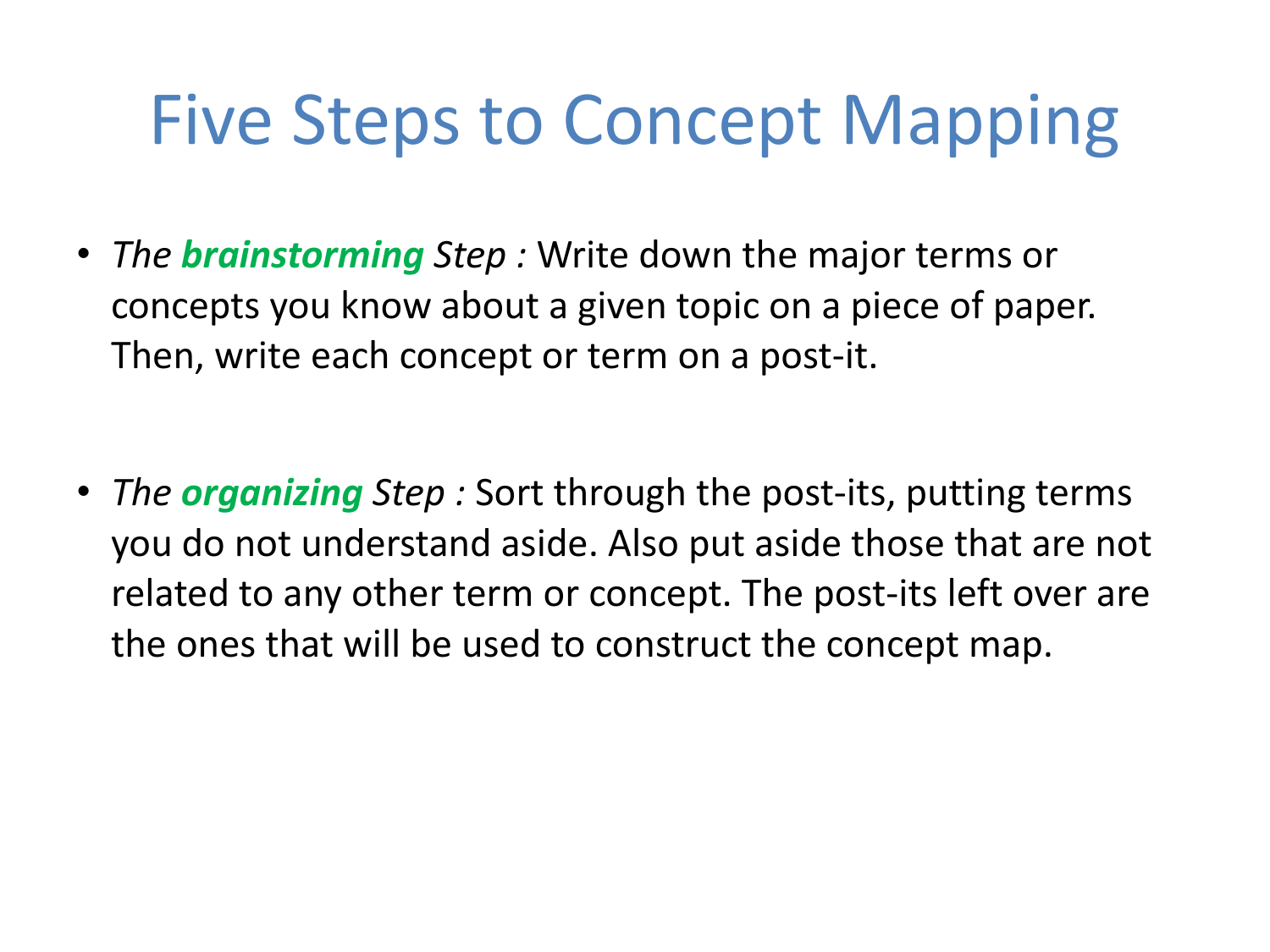• *The layout Step : Stick the post-it's on a piece of* paper so that related terms are close to each other. Try to group them so as to emphasize hierarchies. Identify terms that represent higher categories, write them on post-it, then add them. Feel free to rearrange thing at any time during this phase. The most important concepts or terms should be at the center or at the top.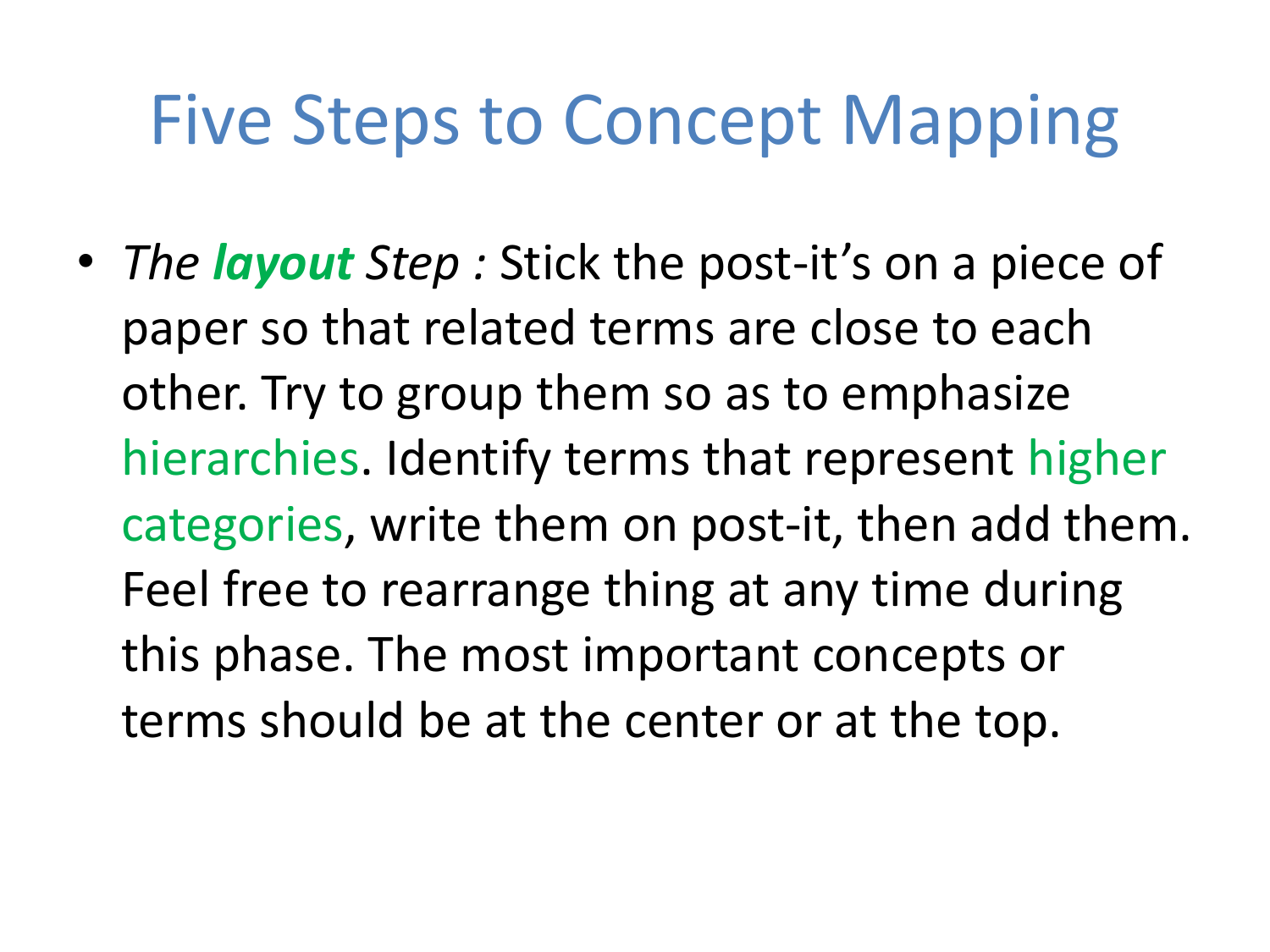• *The linking Step :* Draw lines with arrows between the terms you think are related. Then, write on each line a word or a short sentence describing the relationships between the terms or concepts. Many arrows can originate or terminate on particularly important concepts.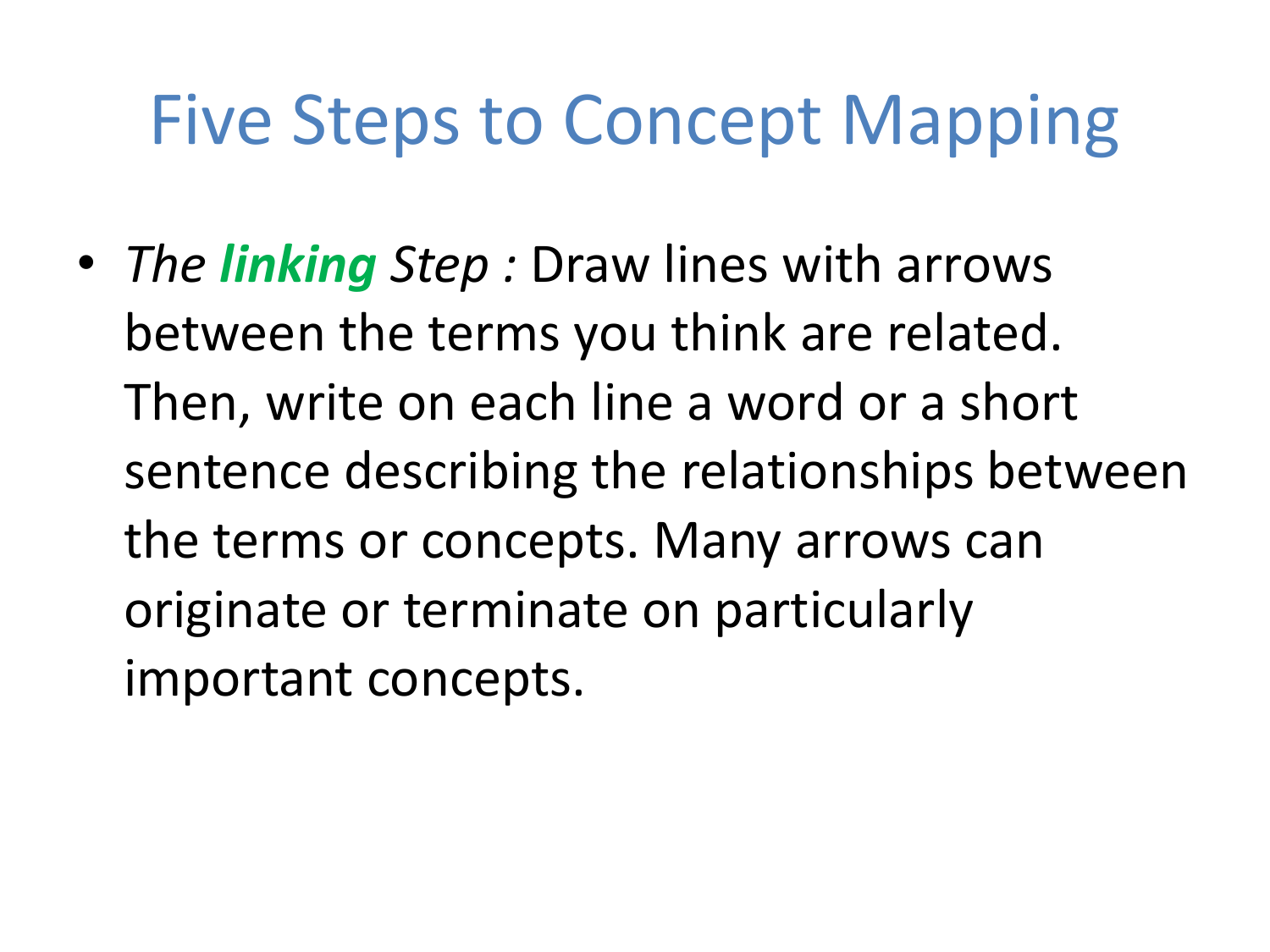• *The finalizing Step :* If you put any post-it aside in Step 3, go back and see if some of them will fit into the concept map just constructed. If they do, add the lines and relationships corresponding to the new items. Then, convert the concept map into a *permanent* form by drawing it on a piece of paper or on the computer. Be creative through the use of colors, fonts, shades, border thickness, and so on. Finally, you can give a title to your concept map.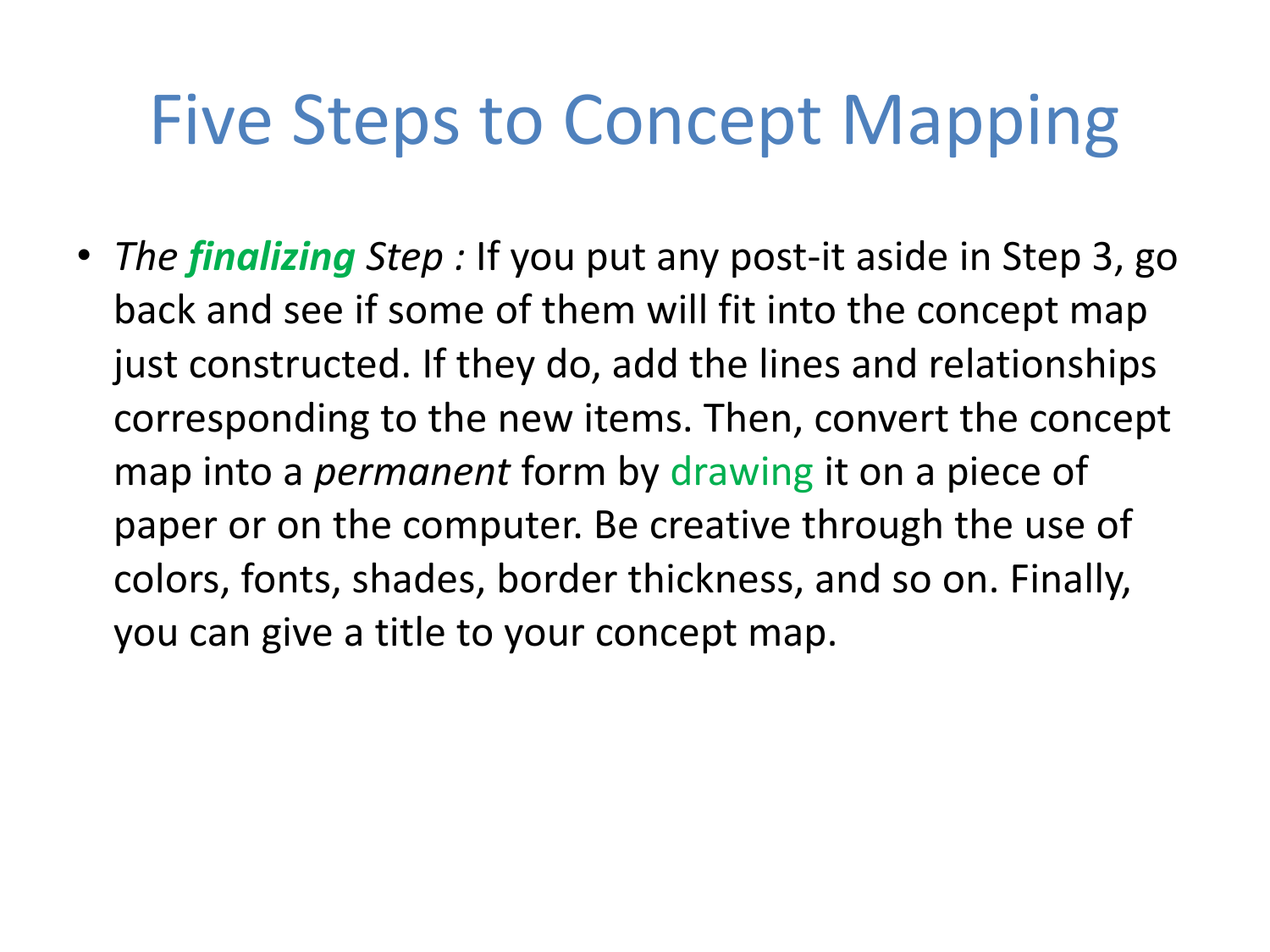### Mind Maps

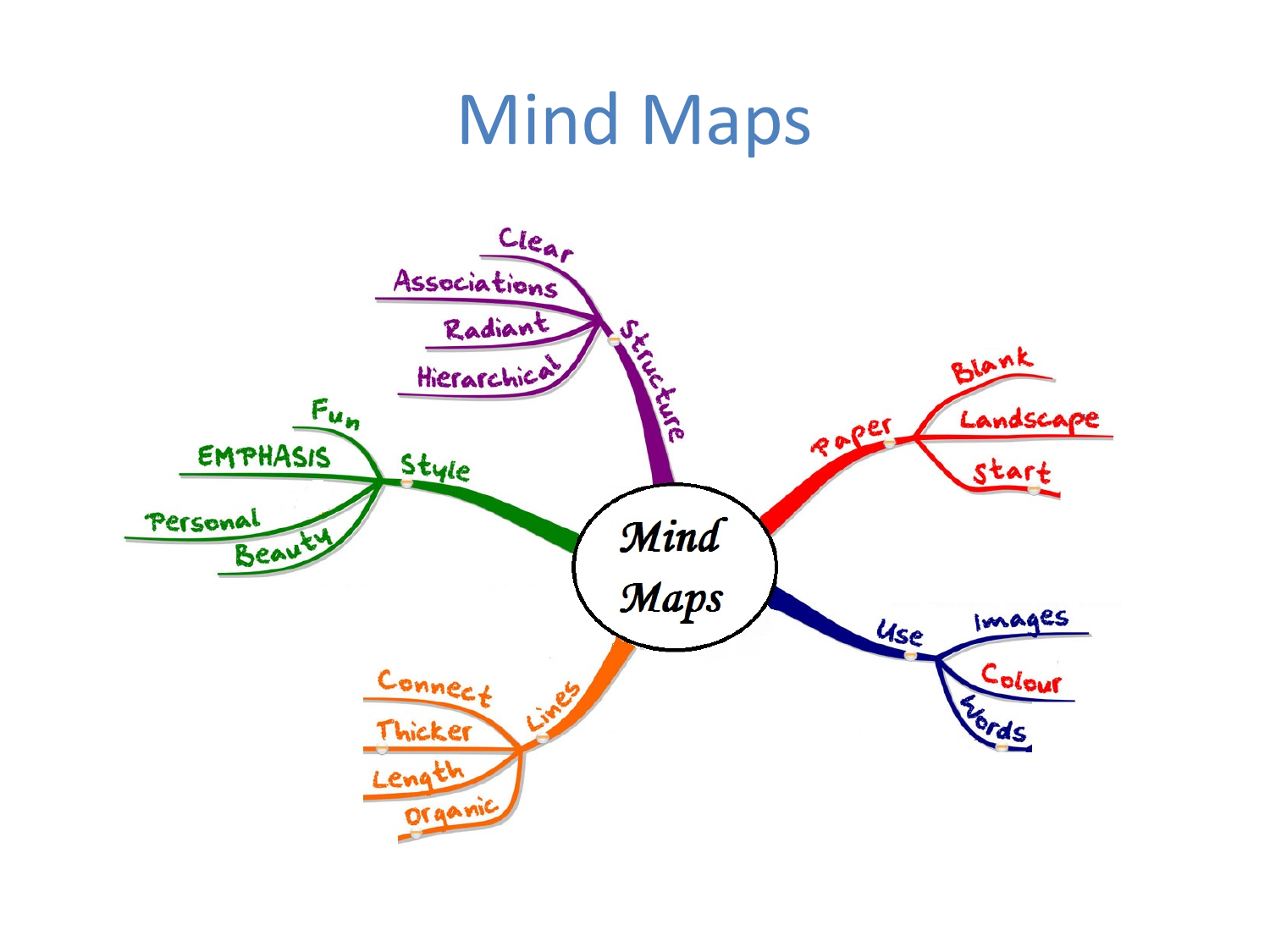#### Concept Maps